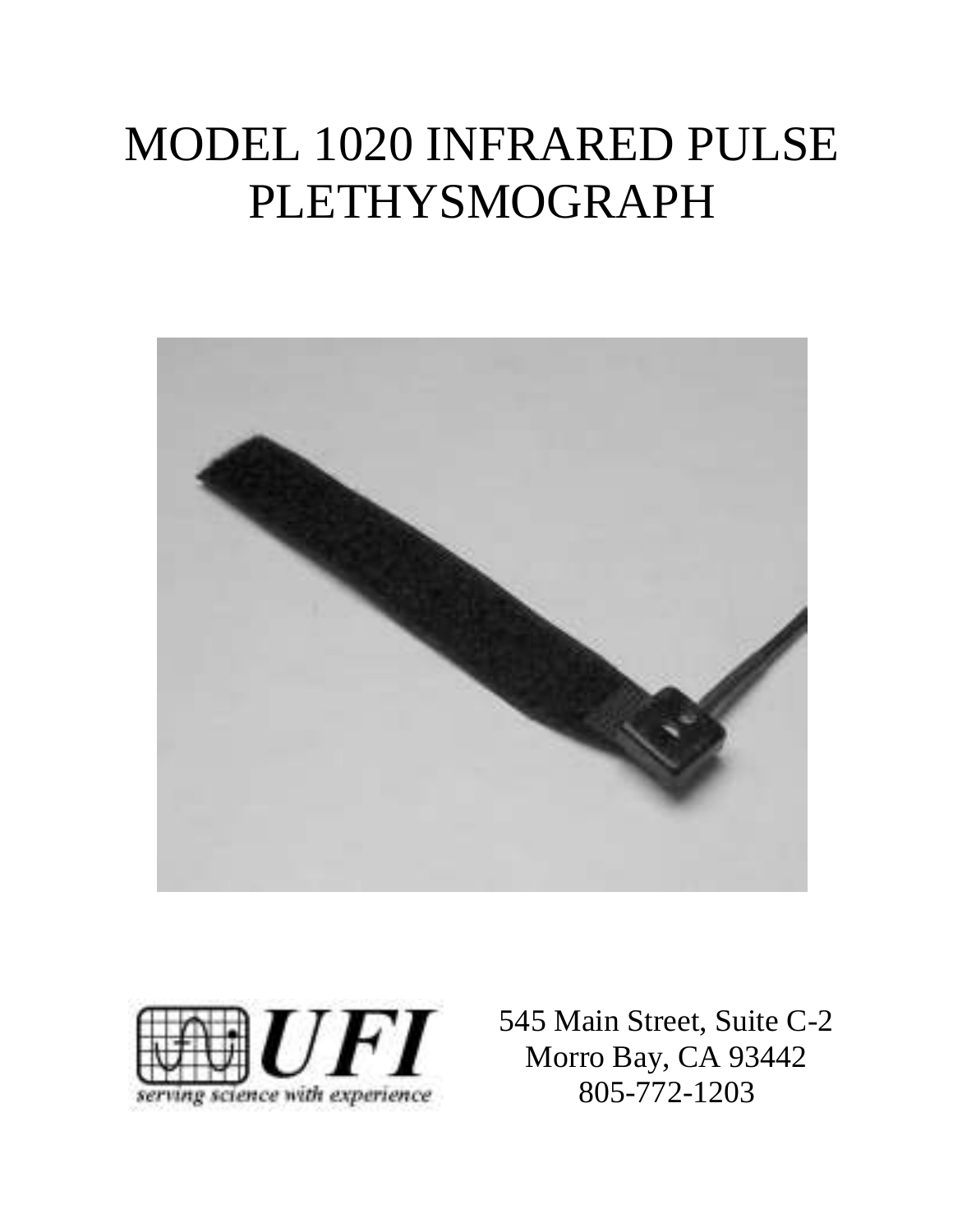## **Introduction**

The Model 1020 infrared plethysmograph monitors pulsatile blood flow changes in fingers, toes, ear, forehead, and other locations. You attach the Model 1020 with the supplied Velcro™ strap or with electrode-type adhesive collars.

The Model 1020 will record through the finger nail, and in the direct coupled mode, it can even measure blood flow changes due to blushing! Matched optics reduce the effects of ambient light and subject motion to improve signal output.

# **Applications for the Model 1020**

### **To monitor finger pulse with standard model:**

- Attach Model 1020 firmly but not tightly to the  $\bullet$ end of a finger with supplied Velcro™ strap;
- Loosen strap if it feels tight to subject, or if finger  $\bullet$ becomes pale or begins turning blue.
- Touch subject's fingers to your cheek. If they feel  $\bullet$ cold the vasculature is probably constricted and output from Model 1020 transducer will be very low. Loosen the Velcro™ strip to restore an adequate signal as shown below.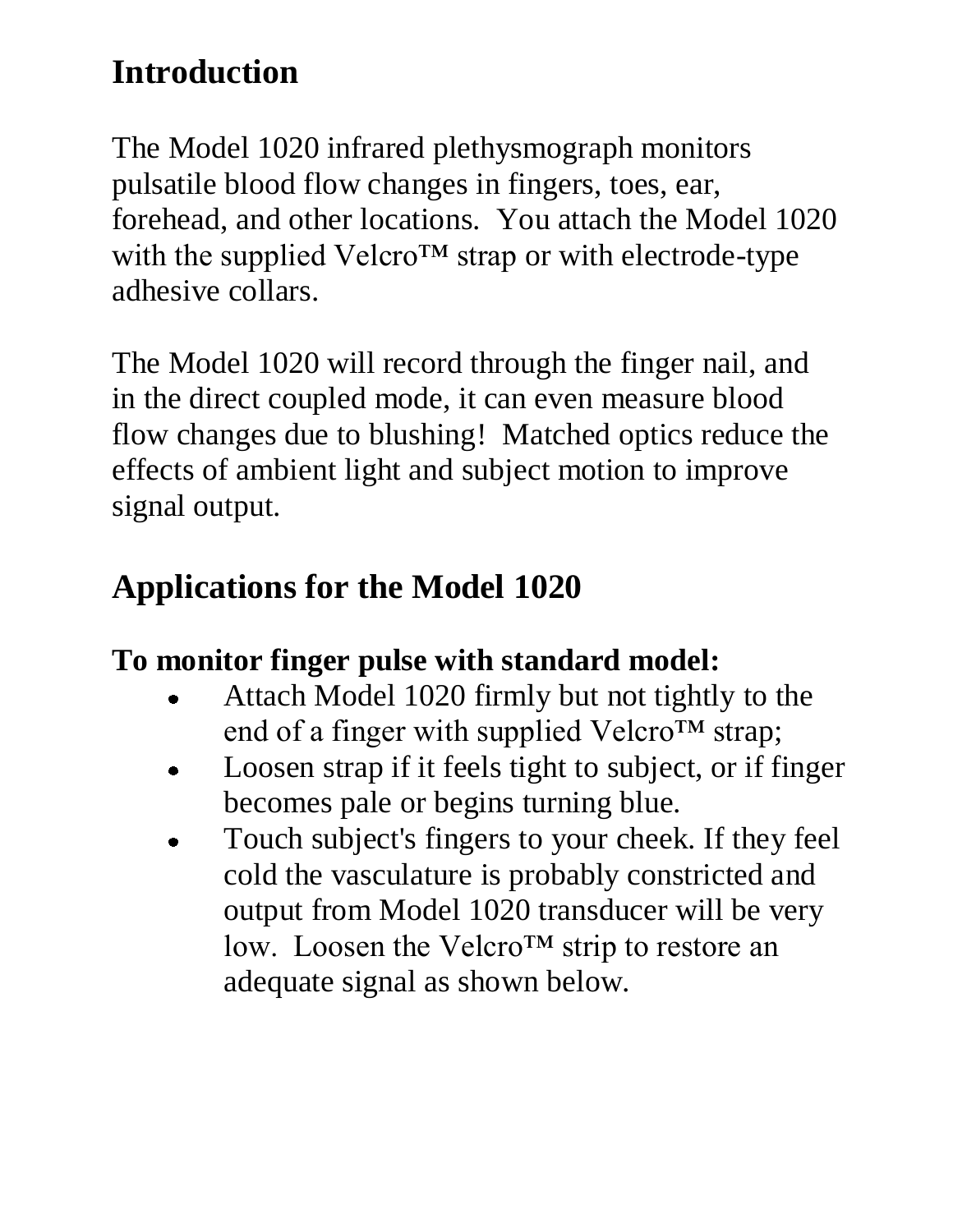

### **To measure pulse in other areas, standard model:**

- Use longer strip of Velcro™ or lightly wrap an elastic bandage around Model 1020 and the body part.
- Model 1020 may also be attached with Model 1080B or other double-sided adhesive disc.
- The forehead directly over center of eyebrow, is an excellent place to sense pulse:

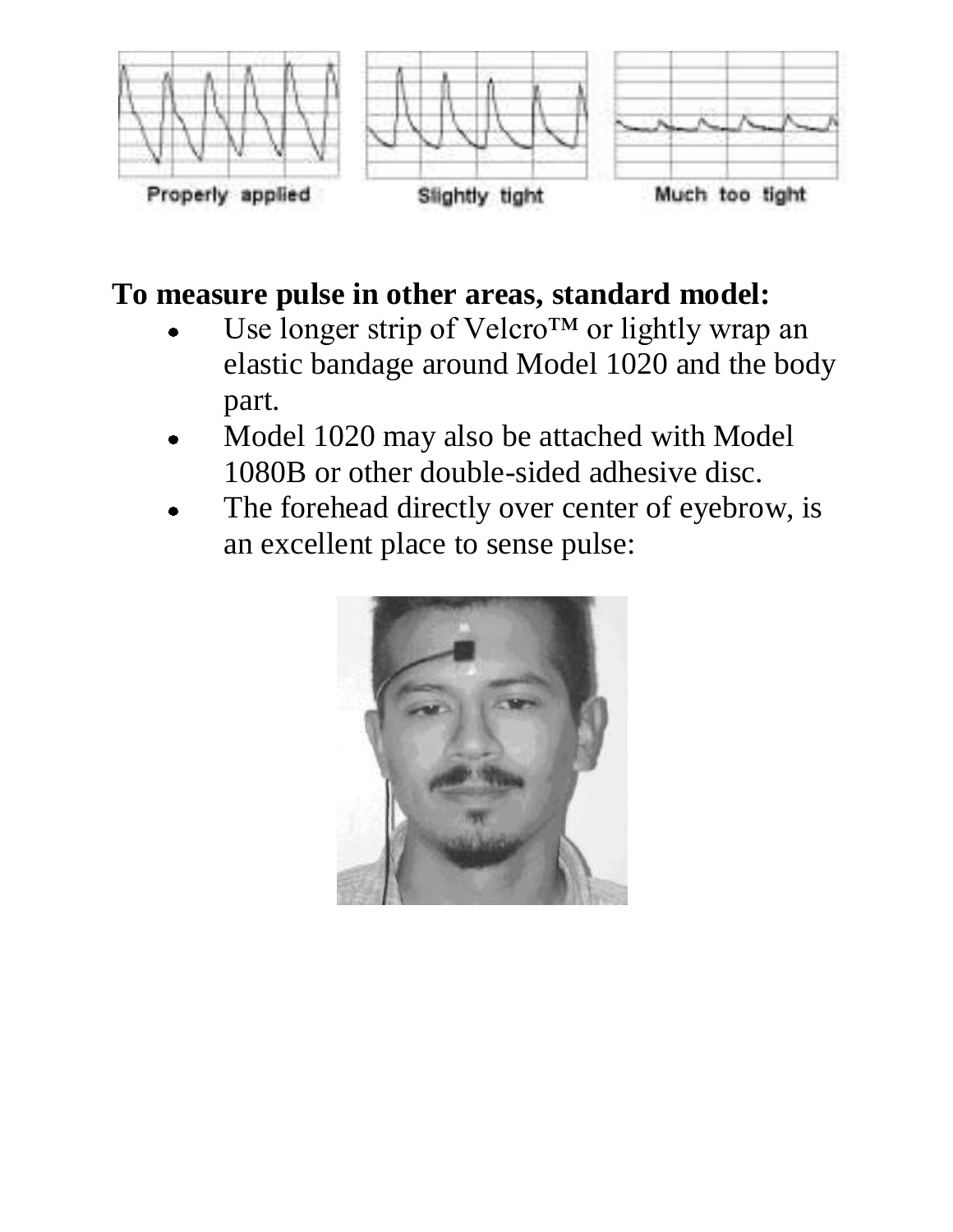### **To monitor pulse with Model 1020FC:**

clip to finger as shown below, then move around to obtain best signal.



[replace with better picture]

### **To monitor pulse with Model 1020EC:**

clip to ear lobe as shown below, then move around to obtain best signal.

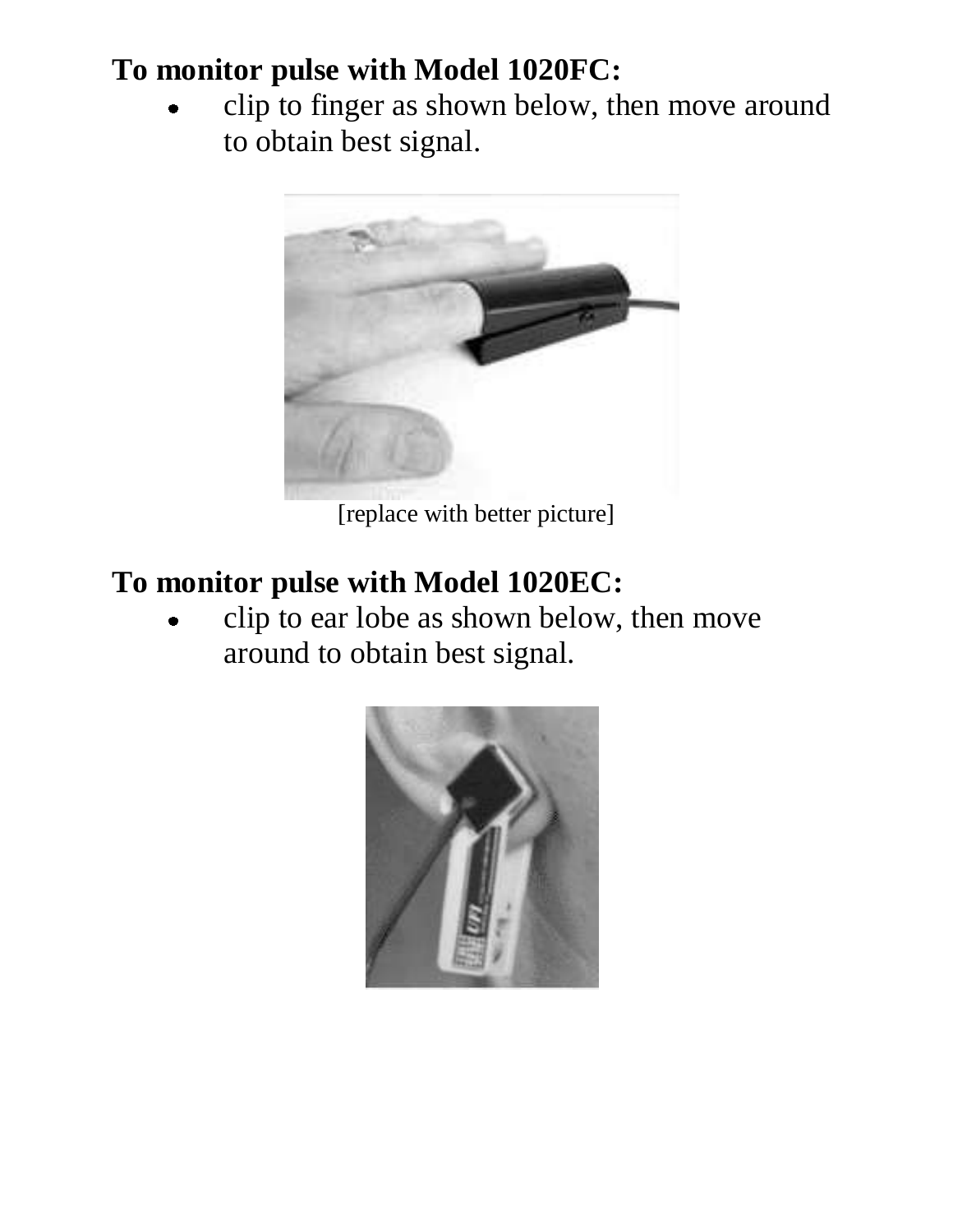# **Application circuits**

### **Basic power and output wiring:**



### **To monitor pulse:**

add a 1 microfarad  $(1 \mu F)$  capacitor in series with Model 1020 black output lead, as shown below:



The pulse "rides" on slowly varying DC level:

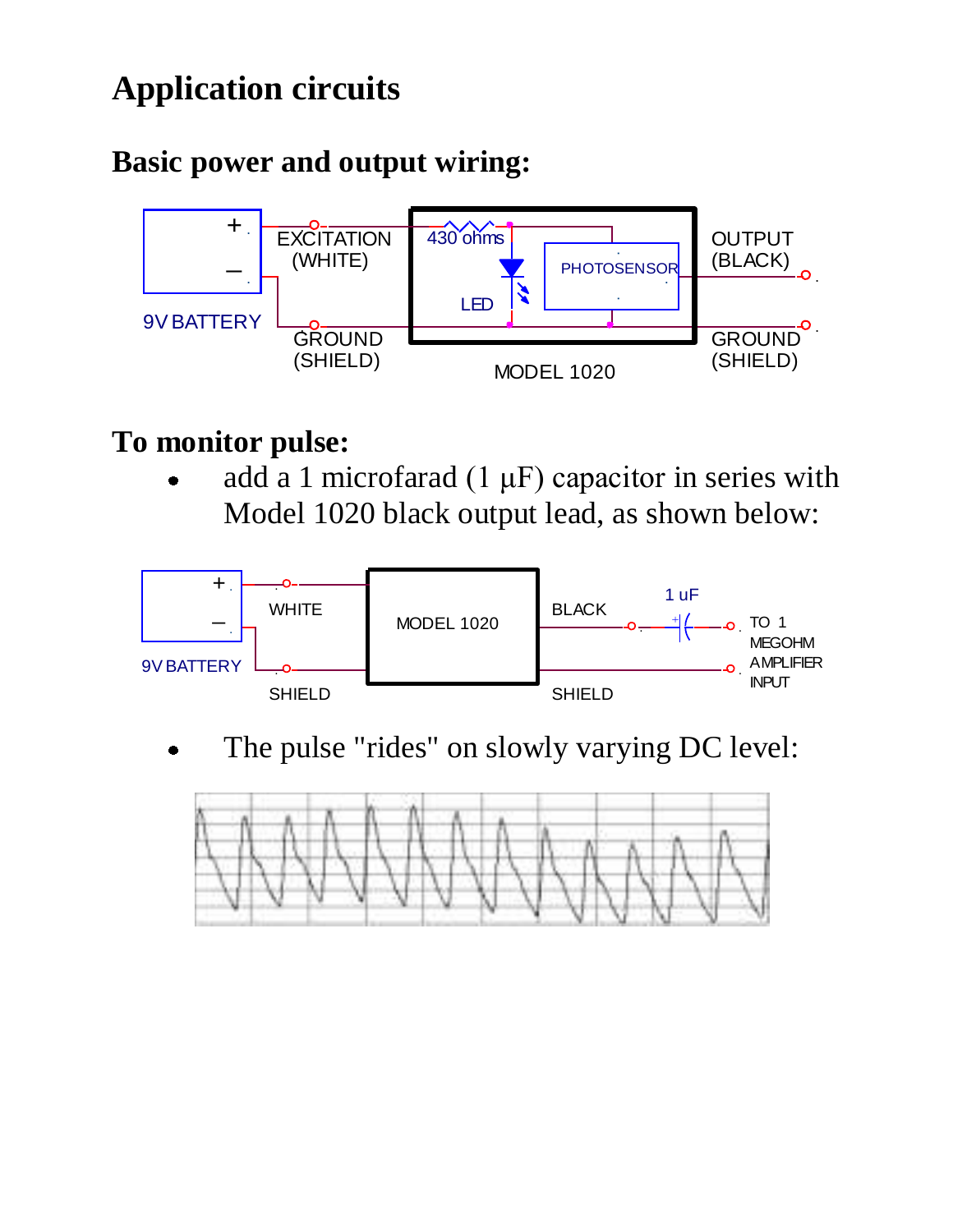#### **To monitor only** *changes* **in DC level:**

add a 10 microfarad (10 μF) capacitor in series with Model 1020 black output lead, as shown below:



One minute trace shows how pulsatile signal varies with respiration:



### **To monitor absolute DC level:**

add a 100K pot as shown below and connect circuit output to recorder differential input:



One minute trace shows how pulsatile signal varies with respiration:

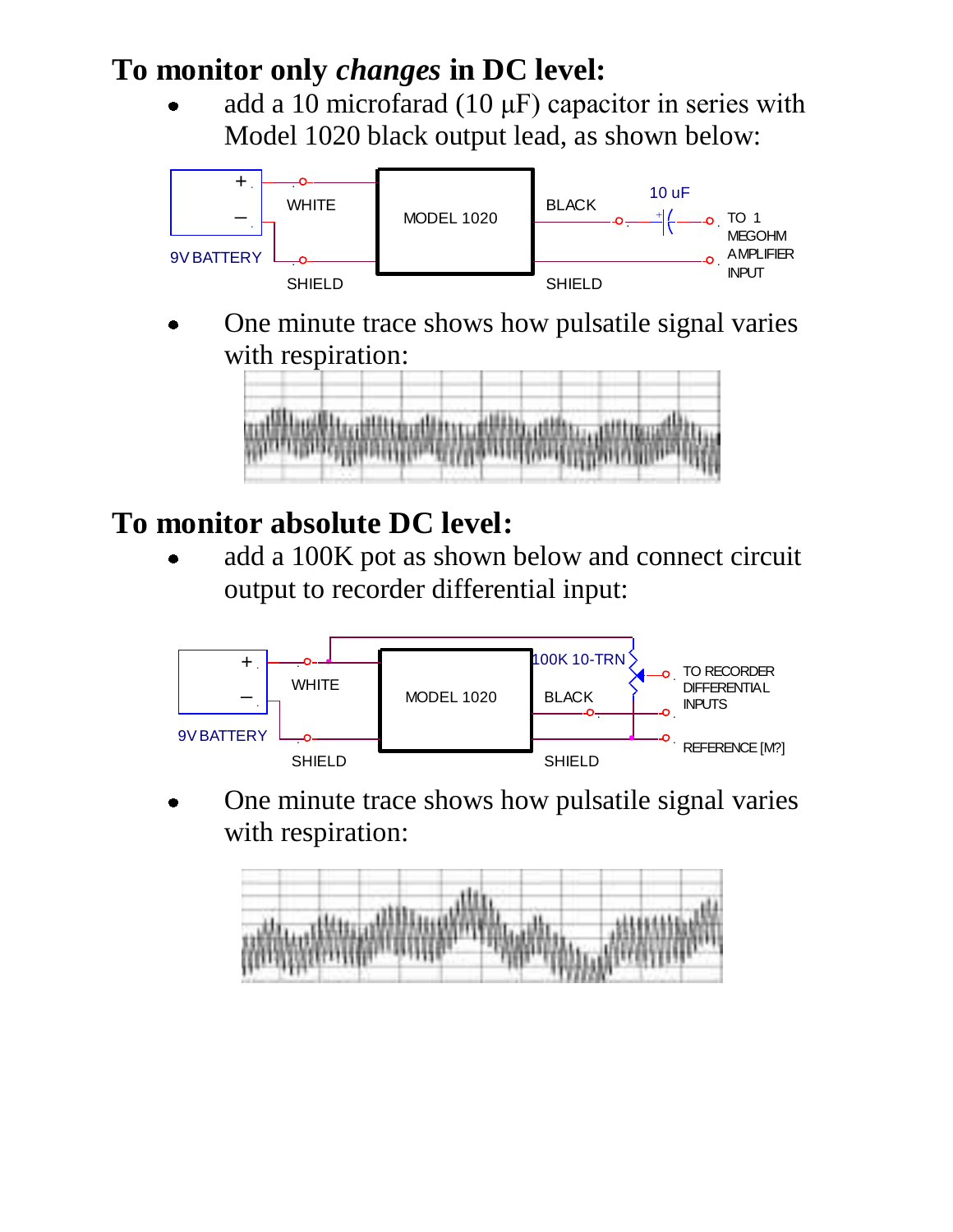# **Specifications**

| Signal output                      | 5-50 mV typical when applied to<br>finger pulse of resting subject |
|------------------------------------|--------------------------------------------------------------------|
| Output impedance                   | 1 KO nominal                                                       |
| Excitation                         | 20 mA at 6-9 VDC, nominal                                          |
| Emitter/Detector Wavelength 950 nM |                                                                    |
| <b>Size</b>                        | $15$ mm x $15$ mm x 6mm<br>$(0.6" \times 0.6" \times 0.25")$       |
| Weight                             | About $28g(1)$ ounce)                                              |
| Cable length                       | 1.8m (6 feet) nominal; others by<br>special order                  |